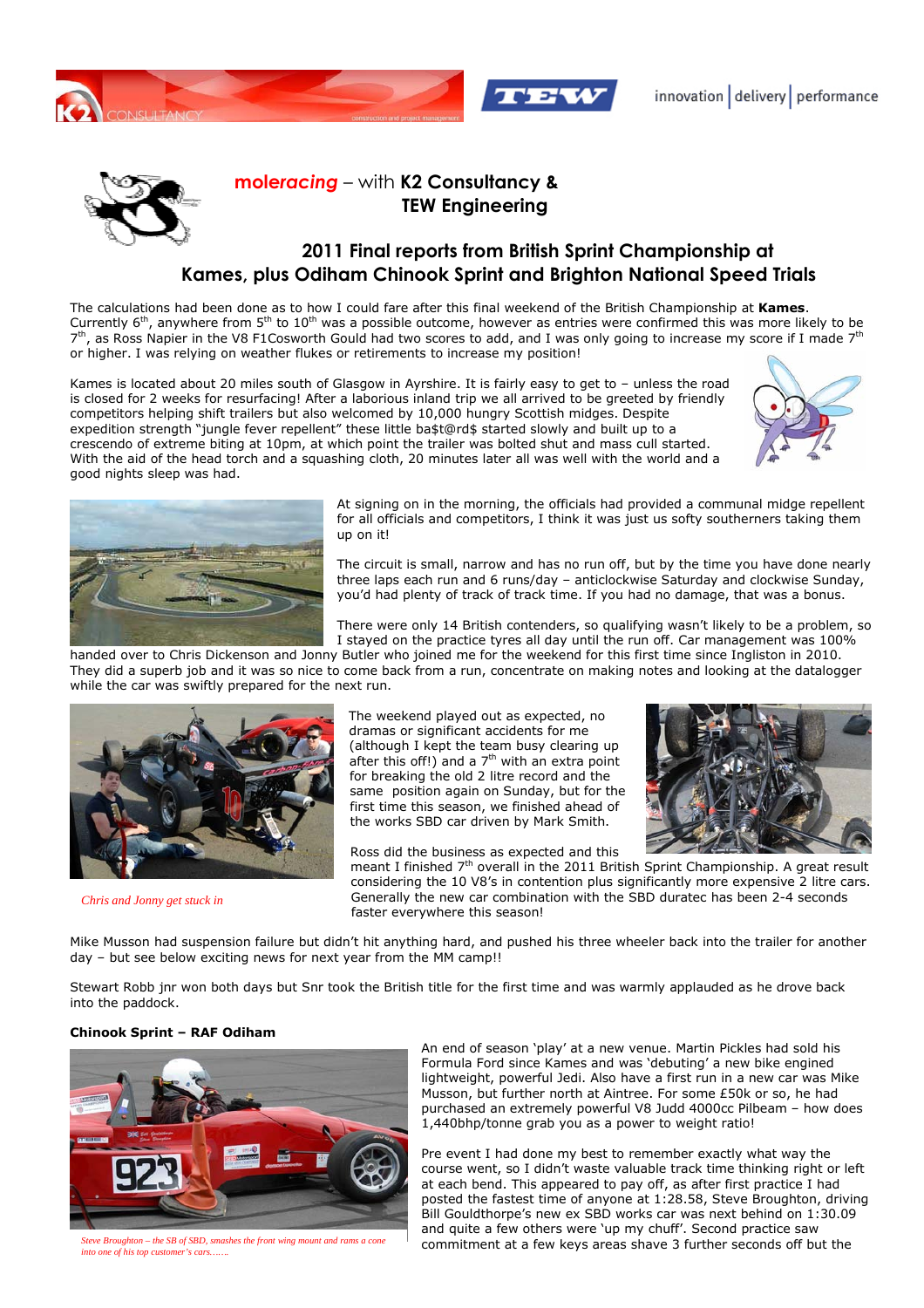others also similarly reduced the time. But this was only practice. Steve had an incident in Bills car, coming in with a cone buried in the sidepod and the front wings smashed off. All hands to the deck and we had it repaired in time for the next run.

I was confident to leave my best tyres off for the first of 3 timed runs – mistake! It was a scary 1st timed run, - as you can see from the new 1080HD camera mounted out to the side with a great new camera angle. YouTube video found by clicking here or searching "moleracing Odiham". But I was pleased to be leading the field with a time of 1:20.67 with Steve B chasing just 2.5 secs behind and Piers Thynne, who mainly concentrates on the 'hills' with a 2 litre Dallara some 5 seconds back.



Lunch time we walked the 3km long course and had a few plans and theories to put into practice. On my second run, with best tyres on, this was going well, as from the onboard video I can see that I was 2 seconds faster at the point I had the accident……… I took a different, faster line into one corner and as a result I went over an aircraft landing light at around 120mph and caused the rear pushrod to collapse. At the next corner, braking with one front wheel some 6" in the air was problematic, as from my view point I couldn't see this and hadn't realised as it steered fine with just one wheel in a straight line. As I entered the corner, I tried steering and braking for the first time, my trouser airbag deployed and after some serious cadence braking, got it stopped and under

control. But 'game over' for the day.

I was still leading Steve from Piers despite this after 2<sup>nd</sup> timed runs, but couldn't hold piers off on the 3rd final run and he

went 4 tenths quicker for his first ever Fastest Time of Day. Top bloke!, but he felt embarrassed for watching my onboard video so many times, but hey, he got his car to the end of the meeting faster than me, and that's what its all about.

Martin had a great day enthusiastically extolling the virtues of the car and sheer acceleration to come  $7<sup>th</sup>$  overall. Mike Musson, at Aintree however had the wrong gears in and despite torrential rain couldn't go faster than 156mph, but then crashed on his final run to give himself some winter repair work on his new toy!



*Can you spot the bent bit?*

## **Brighton National Speed Trials**





*Arrived early…. Left late at this years Brighton trials* 

The finish to the season, at the world's oldest motorsport event, the Brighton National Speed Trials. First run in 1905 to celebrate the removal of the man that had to walk in front of the motor car waving a red flag and the 2mph public speed limit. Brighton council laid the first tarmac in the town for the purpose of running the event and can you imagine the amazement of the crowds as the winning car achieved 97mph over the finish line!

You do not get a lot of track time for your entry, but it is a great day, a superb range of machines in the 200 odd car and bike line up, good crowds and a nice historical end of season outing.

Bill was here again, and it was this event last year I bought his old car as he had decided to give up racing. Within 4 weeks of me driving his car away, he had bought another, then another and was in good form today after Steve Broughton had repaired it in the intervening few days since Odiham. John, Chief Mechanic of Bills "Motley Crew" can be seen here right. Apparently he had just been told what time Bill was going to beat me by!

There was no class competition today, but qualification for the top 6 run off was the target. The one and only practice run was quite acceptable at equal  $3<sup>rd</sup>$  fastest car and 10.89 seconds for the ¼ mile and 131mph over the line. This run was recorded on the new full HD camera and is posted on youtube (search moleracing Brighton or click here).

It was tight however and only a few tenths separated me from the top spot. Ably assisted by Den Pickett, we stripped the second elements of the car to minimise drag and then took off the camera, taped all the panel seams, put even more pressure in the front tyres (35psi) and dropped the rears to 13psi. The car was already running without a diffuser to save 6kgs so that was the limit of preparation, it was now down to me!



*You're going to beat him by how much?.....* 

The launch seemed acceptable but at 2.01secs took 2 hundredths longer to reach the 64ft point, all the gear changes were slick and swift and I managed 134mph over the line and took a few tenths off at 10.65 seconds. However, 0.05 quicker than me was Mike Lee running a 230bhp/330kg Force – with all wings stripped off and ahead of him by 0.01seconds was Rodney Thorne with a 5 litre V8 Pilbeam who took the win. Amazingly we were all measured at 134mph over the line.

As always, we like to have an excuse lined up, and although it was spitting with rain as I drew up to the line, I don't think I can blame the rain for those 6 hundredths!

The rest of the day got wetter and wetter and although I made the top 6 run off, I took the run but only came  $3^{rd}$  again, with the most scary moment of the whole season when the back of the car snaked violently at around 110mph, pointing me